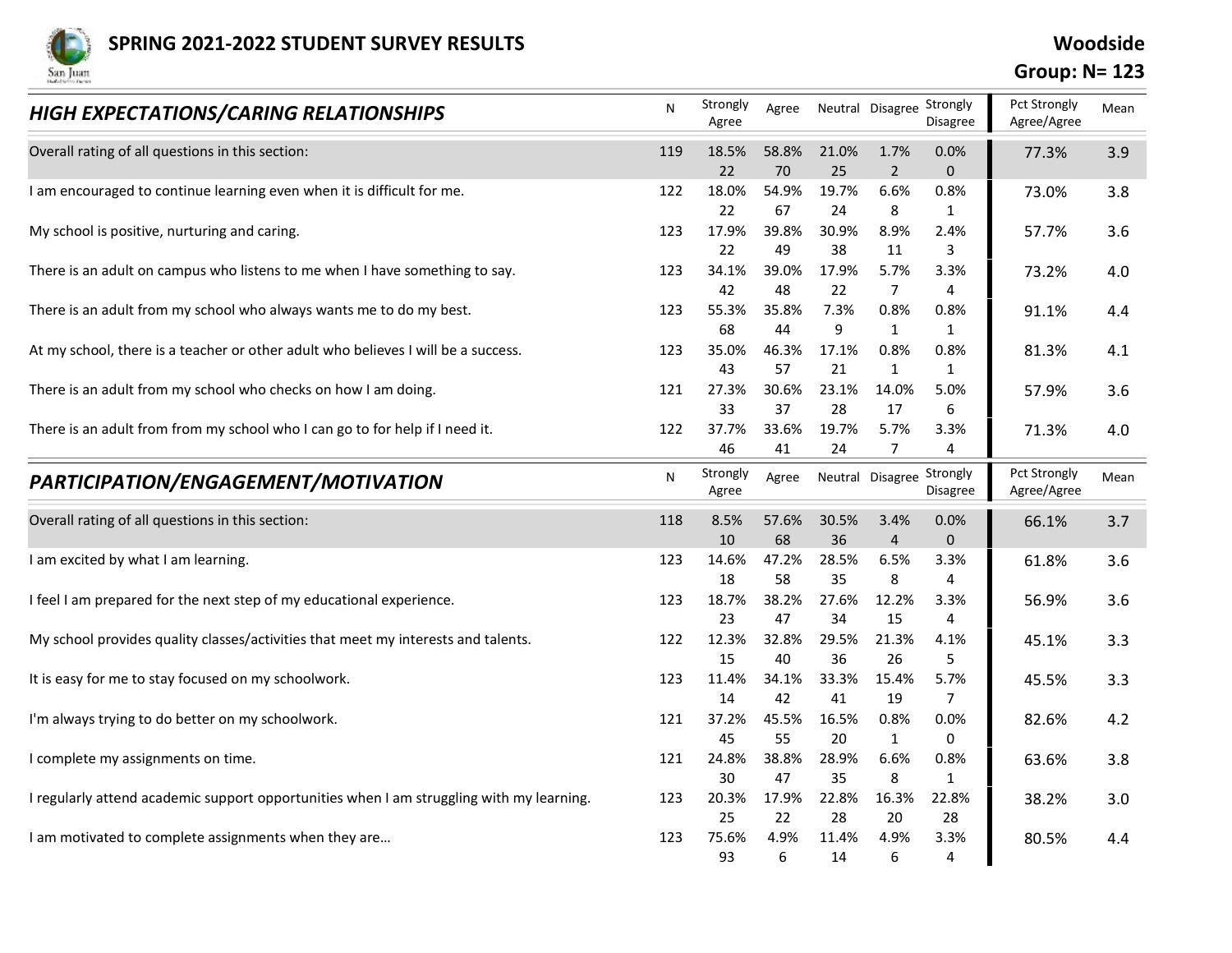| <b>SAFETY</b>                                                            | N   | Strongly<br>Agree | Agree       | Neutral Disagree Strongly |                      | Disagree                              | Pct Strongly<br>Agree/Agree | Mean |
|--------------------------------------------------------------------------|-----|-------------------|-------------|---------------------------|----------------------|---------------------------------------|-----------------------------|------|
| Overall rating of all questions in this section:                         | 122 | 16.4%<br>20       | 41.0%<br>50 | 33.6%<br>41               | 7.4%<br>$\mathbf{q}$ | 1.6%<br>$\overline{2}$                | 57.4%                       | 3.6  |
| School staff takes student concerns seriously.                           | 122 | 22.1%             | 38.5%       | 25.4%                     | 13.9%                | 0.0%                                  | 60.7%                       | 3.7  |
|                                                                          |     | 27                | 47          | 31                        | 17                   | 0                                     |                             |      |
| Concerns about safety are addressed appropriately in my school.          | 123 | 21.1%             | 42.3%       | 26.8%                     | 5.7%<br>7            | 4.1%                                  | 63.4%                       | 3.7  |
| I feel safe at my school (virtual or in person)                          | 123 | 26<br>29.3%       | 52<br>26.8% | 33<br>20.3%               | 16.3%                | 5<br>7.3%                             | 56.1%                       | 3.5  |
|                                                                          |     | 36                | 33          | 25                        | 20                   | 9                                     |                             |      |
| <b>SCHOOL CULTURE/SENSE OF BELONGING</b>                                 | N   | Strongly<br>Agree | Agree       |                           |                      | Neutral Disagree Strongly<br>Disagree | Pct Strongly<br>Agree/Agree | Mean |
| Overall rating of all questions in this section:                         | 118 | 11.9%<br>14       | 49.2%<br>58 | 33.9%<br>40               | 5.1%<br>6            | 0.0%<br>$\mathbf{0}$                  | 61.0%                       | 3.7  |
| The adults at this school treat students fairly.                         | 123 | 19.5%             | 51.2%       | 20.3%                     | 6.5%                 | 2.4%                                  | 70.7%                       | 3.8  |
|                                                                          |     | 24                | 63          | 25                        | 8                    | 3                                     |                             |      |
| The adults at my school respect cultural, ethnic and gender differences. | 122 | 33.6%             | 36.1%       | 23.8%                     | 4.9%                 | 1.6%                                  | 69.7%                       | 4.0  |
| I feel like I am a part of the school community.                         | 123 | 41<br>18.7%       | 44<br>35.8% | 29<br>31.7%               | 6<br>8.9%            | $\overline{2}$<br>4.9%                | 54.5%                       | 3.5  |
|                                                                          |     | 23                | 44          | 39                        | 11                   | 6                                     |                             |      |
| I like learning for other students.                                      | 122 | 16.4%             | 29.5%       | 39.3%                     | 9.0%                 | 5.7%                                  | 45.9%                       | 3.4  |
|                                                                          | 123 | 20<br>13.8%       | 36          | 48                        | 11<br>15.4%          | 7                                     |                             |      |
| People are respectful to others at my school.                            |     | 17                | 26.0%<br>32 | 39.8%<br>49               | 19                   | 4.9%<br>6                             | 39.8%                       | 3.3  |
| My school listens to student input on important issues.                  | 122 | 22.1%             | 32.8%       | 27.9%                     | 14.8%                | 2.5%                                  | 54.9%                       | 3.6  |
|                                                                          |     | 27                | 40          | 34                        | 18                   | 3                                     |                             |      |
| I feel close to people in my school.                                     | 122 | 33.6%<br>41       | 27.0%<br>33 | 23.0%<br>28               | 10.7%<br>13          | 5.7%<br>$\overline{7}$                | 60.7%                       | 3.7  |
|                                                                          |     | 28.3%             | 25.0%       | 15.8%                     | 21.7%                | 9.2%                                  | 53.3%                       | 3.4  |
| I'm happy to be at my school.                                            | 120 |                   |             |                           |                      |                                       |                             |      |